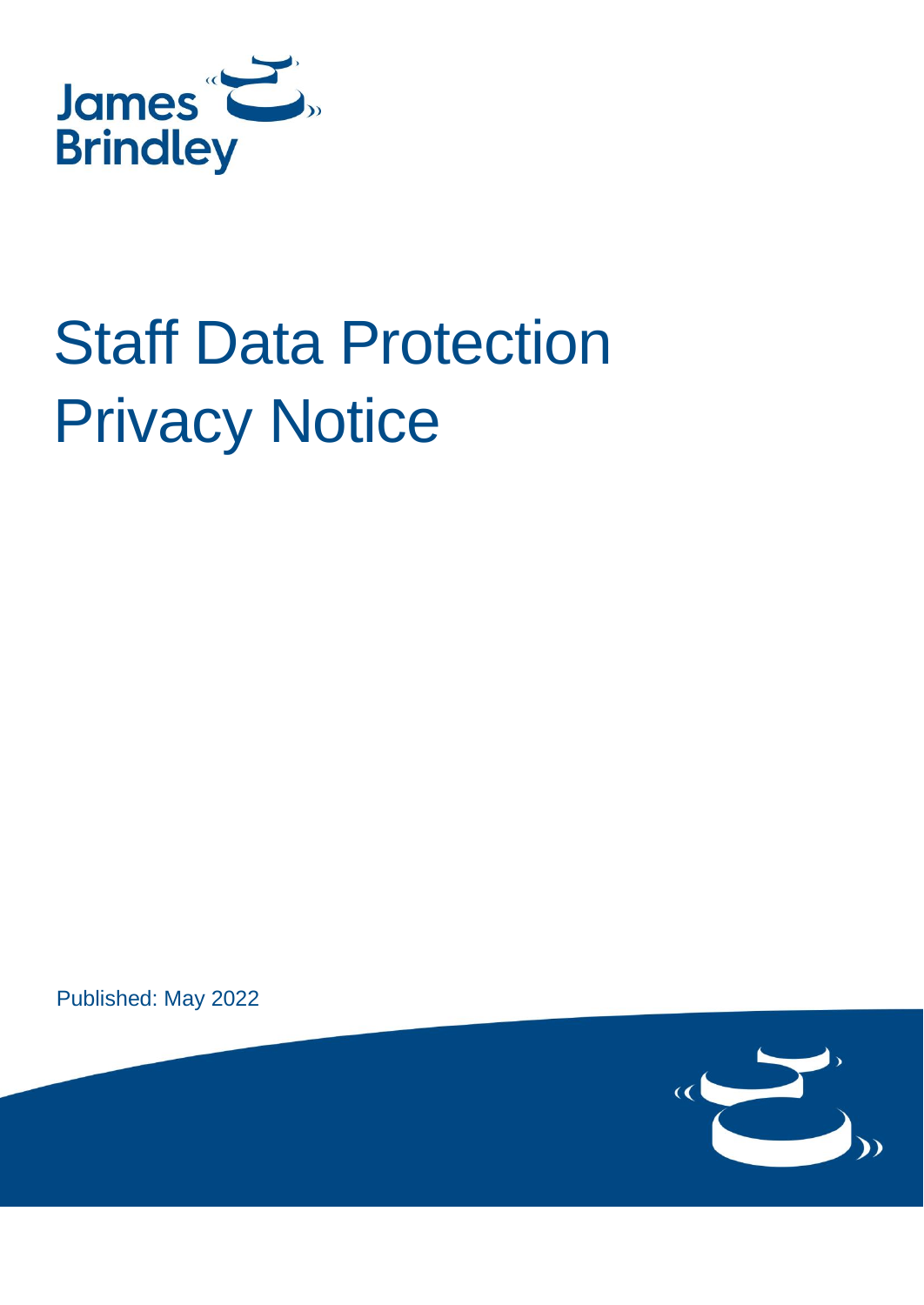

## **Privacy Notice for the school workforce**

Under data protection law (UK GDPR and Data Protection Act 2018), individuals have a right to be informed about how the school uses any personal data that we hold about them. We comply with this right by providing 'privacy notices' (sometimes called 'fair processing notices') to individuals where we are processing their personal data.

This privacy notice explains how we collect, store and use personal data about individuals we employ, or otherwise engage, to work or volunteer at our school.

We, James Brindley Academy, Bell Barn Road, Edgbaston Birmingham B15 2AF, are the 'data controller' for the purposes of data protection law. The academy is registered with the ICO, reference number Z519817X.

Our Data Protection Officer is Kevin Biggs (see 'Contact us' below).

#### **The personal data we hold, why we use this data and the lawful basis for processing**

We process data relating to those we employ, or otherwise engage, to work at our school. Personal data that we may collect, use, store and share (when appropriate) about you includes, but is not restricted to:

| Data we collect                                                                                                                                                                                      | Why we use this data                                           | Lawful basis for using this<br>data  |
|------------------------------------------------------------------------------------------------------------------------------------------------------------------------------------------------------|----------------------------------------------------------------|--------------------------------------|
| Personal information such as<br>name, address, contact<br>number, date of birth,<br>employee or teacher number                                                                                       | To identify you and contact you Contract<br>loff-site          |                                      |
| Special categories of data<br>including characteristics<br>information such as gender,<br>age, ethnic group                                                                                          | To enable equalities<br>monitoring                             | Contract and equality &<br>diversity |
| Payroll information such as<br>bank details, tax code, national<br>insurance number, payroll<br>number, pension information                                                                          | To ensure you are paid and<br>taxed correctly                  | Contract                             |
| Contract information such as<br>start dates, hours worked,<br>roles, salary information and<br>training records                                                                                      | To maintain your contract and<br>aid financial and HR planning | Contract and employment              |
| <b>Recruitment information</b><br>including copies of right to work<br>documentation, references and<br>lother information included in a<br>CV or cover letter as part of the<br>application process | To enable safer recruitment                                    | Public task                          |
| Qualifications (and, where<br>relevant, subjects taught)                                                                                                                                             | To validate application<br>information and enable              | Contract                             |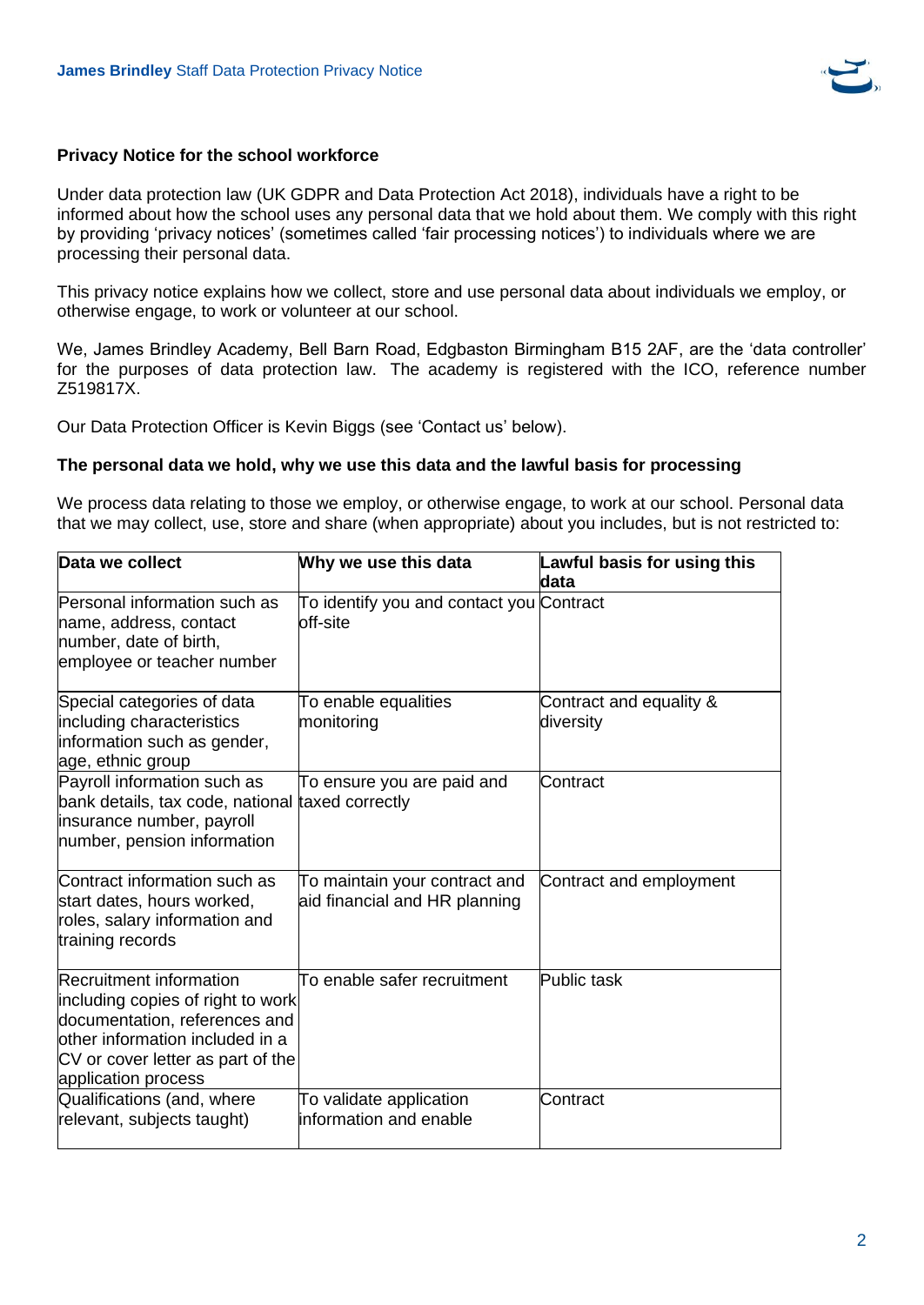

|                                                                                                                                               | completion of the workforce<br>census                                                                                         |                                                 |
|-----------------------------------------------------------------------------------------------------------------------------------------------|-------------------------------------------------------------------------------------------------------------------------------|-------------------------------------------------|
| Relevant medical information<br>(such as disabilities, allergies<br>or illnesses, emergency<br>contact)                                       | To make reasonable<br>adjustments, keep staff safe<br>land contact next of kin                                                | <b>Employment and occupational</b><br>health    |
| Safeguarding information such<br>as DBS, photographs for ID<br>badges                                                                         | To apply safer recruitment<br>procedures, complete the<br>Single Central Register and<br>adhere to the Safeguarding<br>Policy | Public task and<br>substantial public interest  |
| Work absence information such To enable completion of the<br>as number of absences and<br>reasons                                             | workforce census, to pay you<br>correctly and apply JBA<br>policies                                                           | Contract, employment and<br>occupational health |
| Performance information such<br>as capability and disciplinary<br>loutcomes                                                                   | To apply JBA policies and give<br>correct references                                                                          | Contract                                        |
| Information obtained through<br>electronic means such as<br>CCTV footage, internet and<br>phone monitoring, swipe card,<br>lone worker device | To enable the prevention and<br>detection of crime and staff<br>safeguarding                                                  | egitimate interest.                             |
| Copy of driving licence, MOT<br>and car insurance details                                                                                     | To safeguard pupils and<br>adhere to JBA Financial<br><b>Regulations</b>                                                      | Contract                                        |
| Voluntary digital images                                                                                                                      | Promoting JBA activity<br>internally and/or externally                                                                        | Consent                                         |

Where you have provided us with consent to use your data, you may withdraw this consent at any time. We will make this clear when requesting your consent and explain how you go about withdrawing consent if you wish to do so.

When making a referral to occupational health we will ask you for your consent to make the referral and for the report to be disclosed to the academy. Our lawful basis for the ongoing processing of the report is preventive or occupational medicine and our obligations and specific rights in the field of employment law.

Some of the reasons listed above for collecting and using personal information about you overlap, and there may be several grounds which justify the school's use of your data.

# **Collecting this information**

While the majority of information we collect from you is mandatory, there is some information that you can choose whether or not to provide to us.

Whenever we seek to collect information from you, we make it clear whether you must provide this information (and if so, what the possible consequences are of not complying), or whether you have a choice.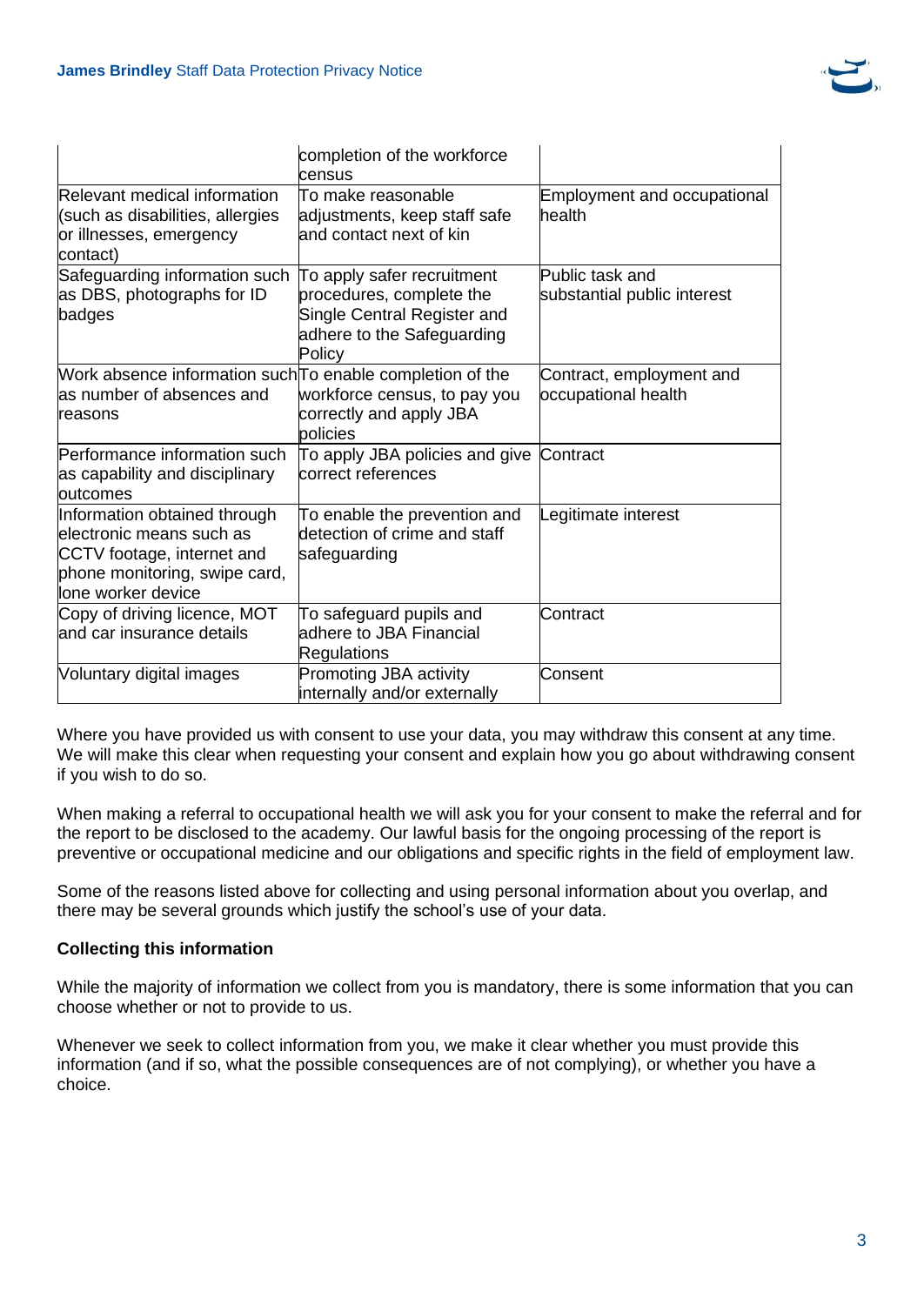

#### **How we store this data**

Personal data is stored in line with the academy Data Protection Policy.

We create and maintain a file for each staff member or volunteer. The information contained in this file is kept secure and is only used for purposes directly relevant to your employment/engagement with JBA. Once your employment/engagement with us has ended, we will retain this file for 6 years and delete the information in it in accordance with the Information and Records Management Society's toolkit for academies.

## **Data sharing**

We do not share information about you with any third party without your consent unless the law and our policies allow us to do so.

Where it is legally required, or necessary (and it complies with data protection law), we may share personal information about you with:

· Our local authority – to meet our legal obligations to share certain information with it, such as safeguarding concerns

· The Department for Education - to meet our legal duties to share certain information with it, such as census returns

· Your family or representatives –in an emergency when it is in the data subject's vital interests

· Educators and examining bodies – so the academy can carry out legitimate business activities including exam board registration

· Our regulator, OFSTED, - to meet our legal duties and ensure that we are complying with regulation requirements

- · Central and local government to meet our legal obligations set out in the Education Act 2005
- · Our auditors to ensure we are fulfilling our legal obligations associated with financial regulations

· Trade unions and associations – to comply with staff requests to share information

· Health and social welfare organisations – to comply with legal reporting processes such as reporting to the Health & Safety Executive

· Professional advisers and consultants - to ensure that the school effectively quality assures provision and to support school improvements for the benefit of the pupils, as set out in the Academy funding agreement · Police forces, courts, tribunals – to meet our legal duties to share certain information in circumstances such as the detection and investigation of a crime

· Professional bodies – to meet our legal duties share information such as professional conduct concerns Suppliers and service providers – to enable them to provide the service we have contracted them for. These providers then become a data processor.

| <b>Data Processor</b>            | Why the processing is needed                           |
|----------------------------------|--------------------------------------------------------|
| Birmingham City Council          | Payroll and HR services                                |
| <b>HCSS</b>                      | Payroll and expenses processing                        |
| CIPHR (MyHR)                     | Cloud based HR services and payroll                    |
| Arbor                            | Cloud based HR database                                |
| <b>ADT Reseller</b>              | <b>CCTV</b>                                            |
| <b>BitNet Solutions</b>          | IT support                                             |
| e4education                      | <b>Website host</b>                                    |
| Senso                            | Internet monitoring                                    |
| Microsoft Office 365 - including | Cloud based IT platform that enables on-line teaching, |
| Adapt & Powerapps                | meetings and document storage                          |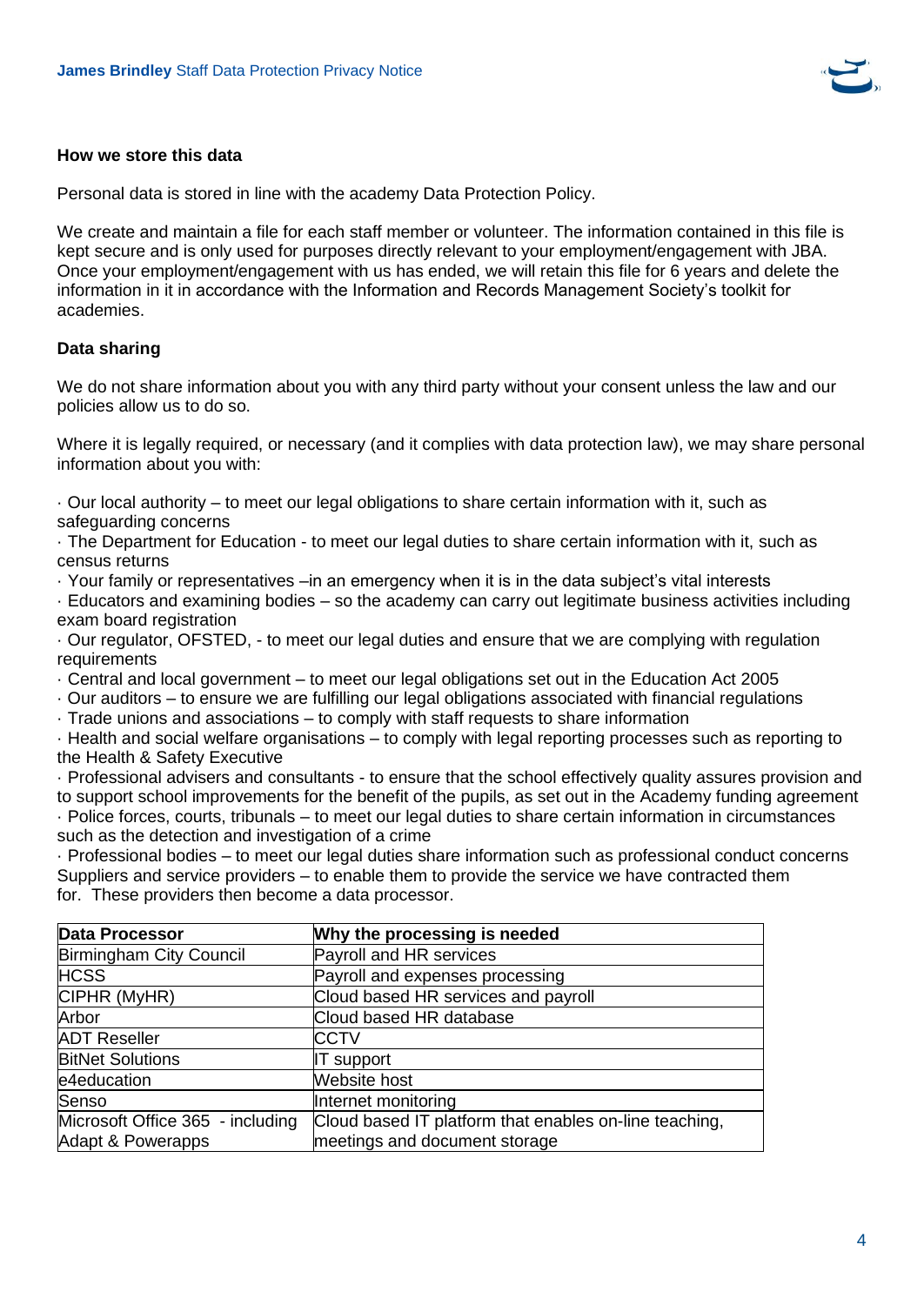

| <b>InTune</b>                  | Mobile Device Management                          |
|--------------------------------|---------------------------------------------------|
| Paxton                         | Site access control                               |
| Entrysign                      | Site access monitoring                            |
| <b>Fast SMS</b>                | Text messages                                     |
| School cloud parents evening   | On-line appointments system                       |
| Schools Broadband              | Internet Service Provider                         |
| Skyguard (lone worker devices) | Employee protection                               |
| Aspens                         | Allergen information to comply with Natasha's Law |
| Cityserve                      | Allergen information to comply with Natasha's Law |
| Enjoy Benefits                 | Optional employee benefits provider               |

# **Transferring data internationally**

Where we transfer personal data to a country or territory outside the European Economic Area, we will do so in accordance with data protection law.

# **Your rights**

#### How to access personal information we hold about you

Individuals have a right to make a 'data subject access request' to gain access to personal information that the academy holds about them.

If you make a data subject access request, and if we do hold information about you, we will:

- · Give you a description of it
- · Tell you why we are holding and processing it, and how long we will keep it for
- · Explain where we got it from, if not from you
- · Tell you who it has been, or will be, shared with
- · Let you know whether any automated decision-making is being applied to the data, and any

consequences of this

· Give you a copy of the information in an intelligible form

You may also have the right for your personal information to be transmitted electronically to another organisation in certain circumstances.

If you would like to make a request, please contact our Data Protection Officer.

## Your other rights regarding your data

Under data protection law, individuals have certain rights regarding how their personal data is used and kept safe. You have the right to:

· Object to the use of your personal data if it would cause, or is causing, damage or distress

· Prevent your data being used to send direct marketing

· Object to the use of your personal data for decisions being taken by automated means (by a computer or machine, rather than by a person)

· In certain circumstances, have inaccurate personal data corrected, deleted or destroyed, or restrict processing

· Claim compensation for damages caused by a breach of the data protection regulations

To exercise any of these rights, please contact our Data Protection Officer.